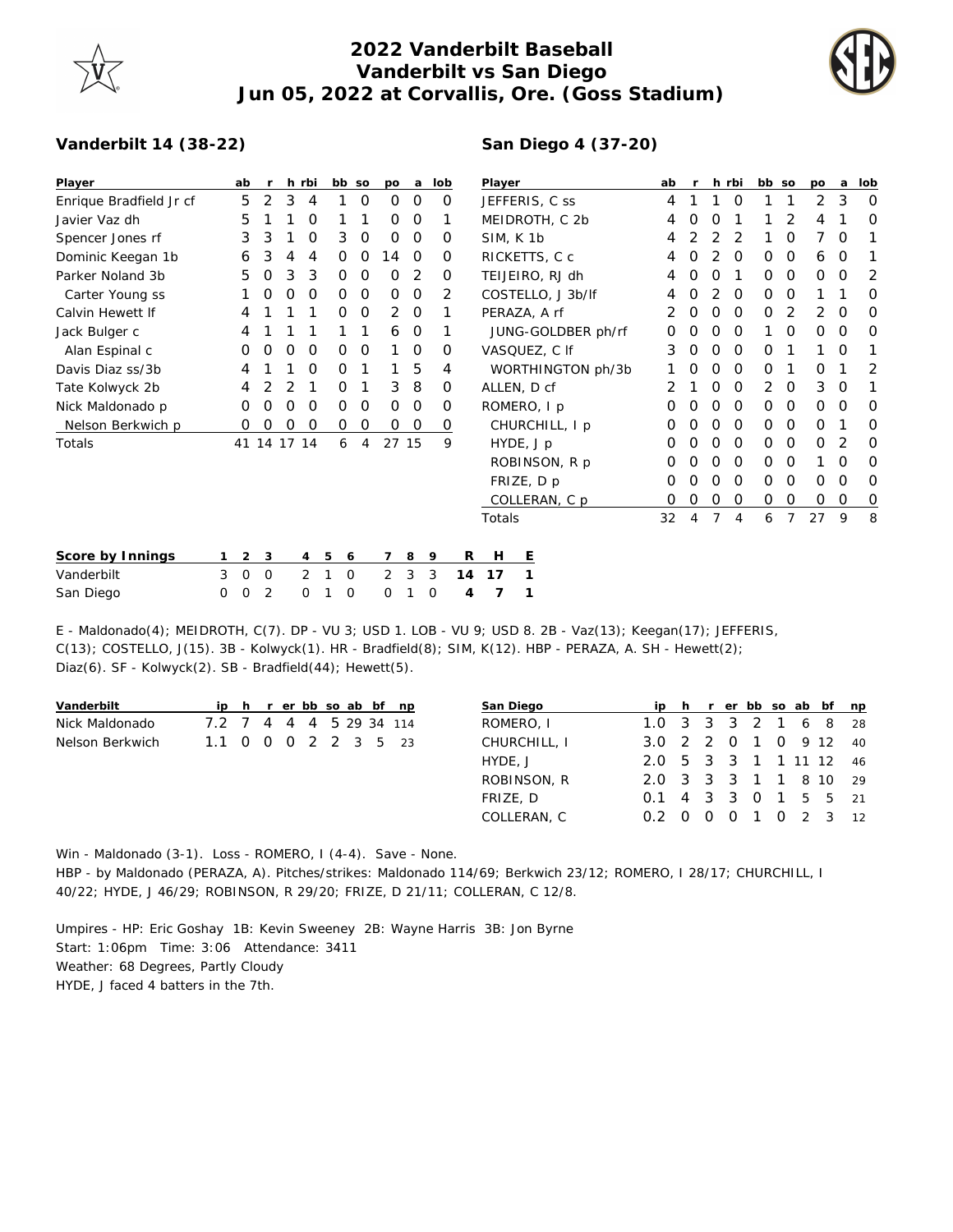



| Score by Innings |  |  |  |  | 1 2 3 4 5 6 7 8 9 R H E   |  |
|------------------|--|--|--|--|---------------------------|--|
| Vanderbilt       |  |  |  |  | 3 0 0 2 1 0 2 3 3 14 17 1 |  |
| San Diego        |  |  |  |  | 0 0 2 0 1 0 0 1 0 4 7 1   |  |

Vanderbilt starters: 51/cf Bradfield; 2/dh Vaz; 34/rf Jones; 12/1b Keegan; 25/3b Noland; 21/lf Hewett; 16/c Bulger; 11/ss Diaz; 6/2b Kolwyck; 29/p Maldonado;

San Diego starters: 1/ss JEFFERIS, C; 15/2b MEIDROTH, C; 28/1b SIM, K; 19/c RICKETTS, C; 22/dh TEIJEIRO, RJ; 39/3b COSTELLO, J; 2/rf PERAZA, A; 3/lf VASQUEZ, C; 12/cf ALLEN, D; 37/p ROMERO, I;

Vanderbilt 1st - No play. Bradfield walked (3-2 KFBBBB). Bradfield stole second. Vaz flied out to rf (1-2 KFB); Bradfield advanced to third. Jones walked (3-2 FBBFFBB). Keegan singled to shortstop, RBI (0-0); Jones advanced to second; Bradfield scored. Noland singled through the left side, RBI (0-1 K); Keegan advanced to second; Jones scored. Hewett fouled out to c (0-1 K). Bulger singled to left field, RBI (2-0 BB); Noland advanced to second; Keegan scored. Diaz struck out looking (0-2 KKK). 3 runs, 3 hits, 0 errors, 2 LOB.

San Diego 1st - JEFFERIS, C struck out swinging (2-2 BFFBS). MEIDROTH, C walked (3-2 BKBSBFB). SIM, K reached on a fielder's choice (0-0); MEIDROTH, C out at second 3b to 2b. RICKETTS, C flied out to lf (1-0 B). 0 runs, 0 hits, 0 errors, 1 LOB.

Vanderbilt 2nd - CHURCHILL, I to p for ROMERO, I. Kolwyck grounded out to 3b (0-0). Bradfield singled through the left side (1-0 B). Vaz grounded into double play 2b to ss to 1b (0-0); Bradfield out on the play. 0 runs, 1 hit, 0 errors, 0 LOB.

San Diego 2nd - TEIJEIRO, RJ reached on a throwing error by p, advanced to second on the error (0-2 SKF). COSTELLO, J singled to center field (0-0); TEIJEIRO, RJ advanced to third. PERAZA, A struck out looking (1-2 BKKFK). VASQUEZ, C grounded into double play ss to 1b (2-2 KBBF); COSTELLO, J out on the play. 0 runs, 1 hit, 1 error, 1 LOB.

Vanderbilt 3rd - Jones popped up to 3b (1-1 FB). Keegan flied out to rf (3-2 BKBKB). Noland flied out to lf (2-2 BSKB). 0 runs, 0 hits, 0 errors, 0 LOB.

San Diego 3rd - ALLEN, D walked (3-0 BBBB). JEFFERIS, C doubled down the 1b line (0-0); ALLEN, D advanced to third. MEIDROTH, C grounded out to 2b, RBI (1-1 BK); ALLEN, D scored. SIM, K singled up the middle, RBI (1-0 B); JEFFERIS, C scored. RICKETTS, C fouled out to lf (0-0). TEIJEIRO, RJ grounded out to 2b (1-0 B). 2 runs, 2 hits, 0 errors, 1 LOB.

Vanderbilt 4th - Hewett reached on a fielding error by 2b (0-1 K). Bulger walked (3-1 BBFBB); Hewett advanced to second. Diaz out at first p to 2b, SAC, bunt (1-1 BF); Bulger advanced to second; Hewett advanced to third. Kolwyck flied out to cf, SF, RBI (2-0 BB); Bulger advanced to third; Hewett scored, unearned. Bradfield singled to shortstop, RBI (1-1 BK); Bulger scored, unearned. Vaz flied out to cf (3-2 BBBKF). 2 runs, 1 hit, 1 error, 1 LOB.

San Diego 4th - COSTELLO, J doubled down the 3b line, ground-rule (0-1 K). PERAZA, A struck out looking (1-2 KKBK). VASQUEZ, C struck out looking (2-2 BSBSFK). ALLEN, D grounded out to 1b unassisted (3-2 BBSFB). 0 runs, 1 hit, 0 errors, 1 LOB.

Vanderbilt 5th - HYDE, J to p for CHURCHILL, I. Jones lined out to 2b (1-0 B). Keegan singled to second base (0-1 K). Noland grounded out to p (1-0 B); Keegan advanced to second. Hewett singled to left

 field, RBI (2-2 BBSSFFF); Keegan scored. Hewett stole second. Bulger grounded out to ss (1-1 SB). 1 run, 2 hits, 0 errors, 1 LOB.

San Diego 5th - JEFFERIS, C grounded out to 1b unassisted (2-0 BB). MEIDROTH, C struck out swinging (2-2 BBKKS). SIM, K homered to left field, RBI (0-0). RICKETTS, C singled up the middle (1-1 BK). TEIJEIRO, RJ grounded out to 2b (0-0). 1 run, 2 hits, 0 errors, 1 LOB.

Vanderbilt 6th - Diaz popped up to 2b (2-0 BB). Kolwyck struck out swinging (1-2 SFBS). Bradfield grounded out to p (1-1 KB). 0 runs, 0 hits, 0 errors, 0 LOB.

San Diego 6th - COSTELLO, J grounded out to ss (2-2 BKBKF). PERAZA, A hit by pitch (1-1 KB). VASQUEZ, C grounded into double play 3b to 2b to 1b (0-0); PERAZA, A out on the play. 0 runs, 0 hits, 0 errors, 0 LOB.

Vanderbilt 7th - Vaz walked (3-2 BBKBKB). Jones singled through the left side (0-0); Vaz advanced to second. Keegan singled through the left side, RBI (3-2 KBBSB); Jones advanced to second; Vaz scored. Noland singled through the right side, RBI (1-2 BFSFF); Keegan advanced to second; Jones scored. ROBINSON, R to p for HYDE, J. Hewett grounded out to 1b unassisted, SAC, bunt (1-1 KB); Noland advanced to second; Keegan advanced to third. Bulger reached on a fielder's choice (0-2 KS); Noland advanced to third; Keegan out at home ss to c. Diaz grounded out to 1b unassisted (2-1 BBK). 2 runs, 3 hits, 0 errors, 2 LOB.

San Diego 7th - ALLEN, D grounded out to 2b (3-2 FBBKFB). JEFFERIS, C grounded out to 2b (1-0 B). MEIDROTH, C grounded out to ss (0-1 K). 0 runs, 0 hits, 0 errors, 0 LOB.

Vanderbilt 8th - Kolwyck tripled to center field (0-0). Bradfield fouled out to ss (0-0). Vaz struck out looking (3-2 BBBKFK). Jones intentionally walked. Keegan doubled to left center, 2 RBI (0-2 KK); Jones scored; Kolwyck scored. Noland singled up the middle, RBI (2-2 BSKB); Keegan scored. Hewett popped up to p (1-1 KB). 3 runs, 3 hits, 0 errors, 1 LOB.

San Diego 8th - Young to ss for Noland. Diaz to 3b. SIM, K walked (3-2 BBBFSFFFFB). RICKETTS, C singled through the right side (0-0); SIM, K advanced to third. TEIJEIRO, RJ grounded out to 2b, RBI (0-0); RICKETTS, C advanced to second; SIM, K scored. COSTELLO, J grounded out to 3b (1-0 B); RICKETTS, C advanced to third. JUNG-GOLDBER pinch hit for PERAZA, A. JUNG-GOLDBER walked (3-1 BFBBB). Berkwich to p for Maldonado. WORTHINGTON pinch hit for VASQUEZ, C. WORTHINGTON struck out swinging (2-2 BKSBS). 1 run, 1 hit, 0 errors, 2 LOB.

Vanderbilt 9th - COSTELLO, J to lf. JUNG-GOLDBER to rf. WORTHINGTON to 3b. FRIZE, D to p for ROBINSON, R. Bulger struck out swinging (3-2 KBKBBS). Diaz singled to second base (2-2 BFBK). Kolwyck singled through the left side (1-0 B); Diaz advanced to second. Bradfield homered to left field, 3 RBI (2-0 BB); Kolwyck scored; Diaz scored. Vaz doubled to left field (2-2 FBFB). COLLERAN, C to p for FRIZE, D. Jones walked (3-1 BBFBB). Keegan reached on a fielder's choice (0-2 KK); Jones out at second 3b to 2b; Vaz advanced to third. Young flied out to cf (0-2 KSF). 3 runs, 4 hits, 0 errors, 2 LOB.